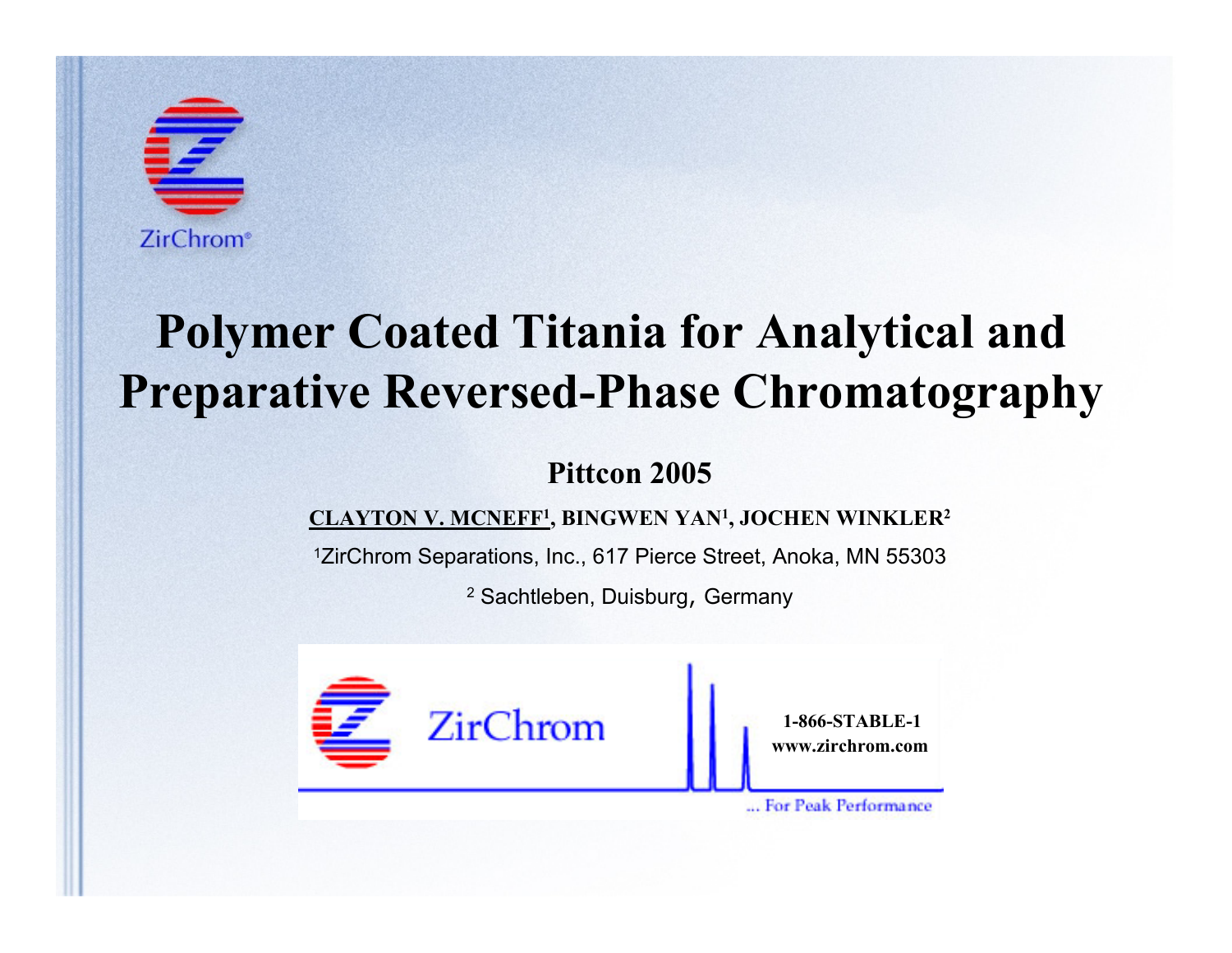

•

# Outline

- Properties of Titania
- •RP Phase Stationary Phase
- • Chromatographic Data
	- $\bullet$  Selectivity Comparison of Sachtopore-RP, Silica C18, ZirChrom-CARB, and ZirChrom-PBD
	- $\bullet$  Effect of Lewis Base Mobile Phase Additive on Elution of Basic Compounds

• Chemical and Thermal Stability Testing **Conclusion - The Sachtopore®-RP shows very similar selectivity to ZirChrom®-PBD and has excellent stability from pH 1-12 and up to 100 oC.**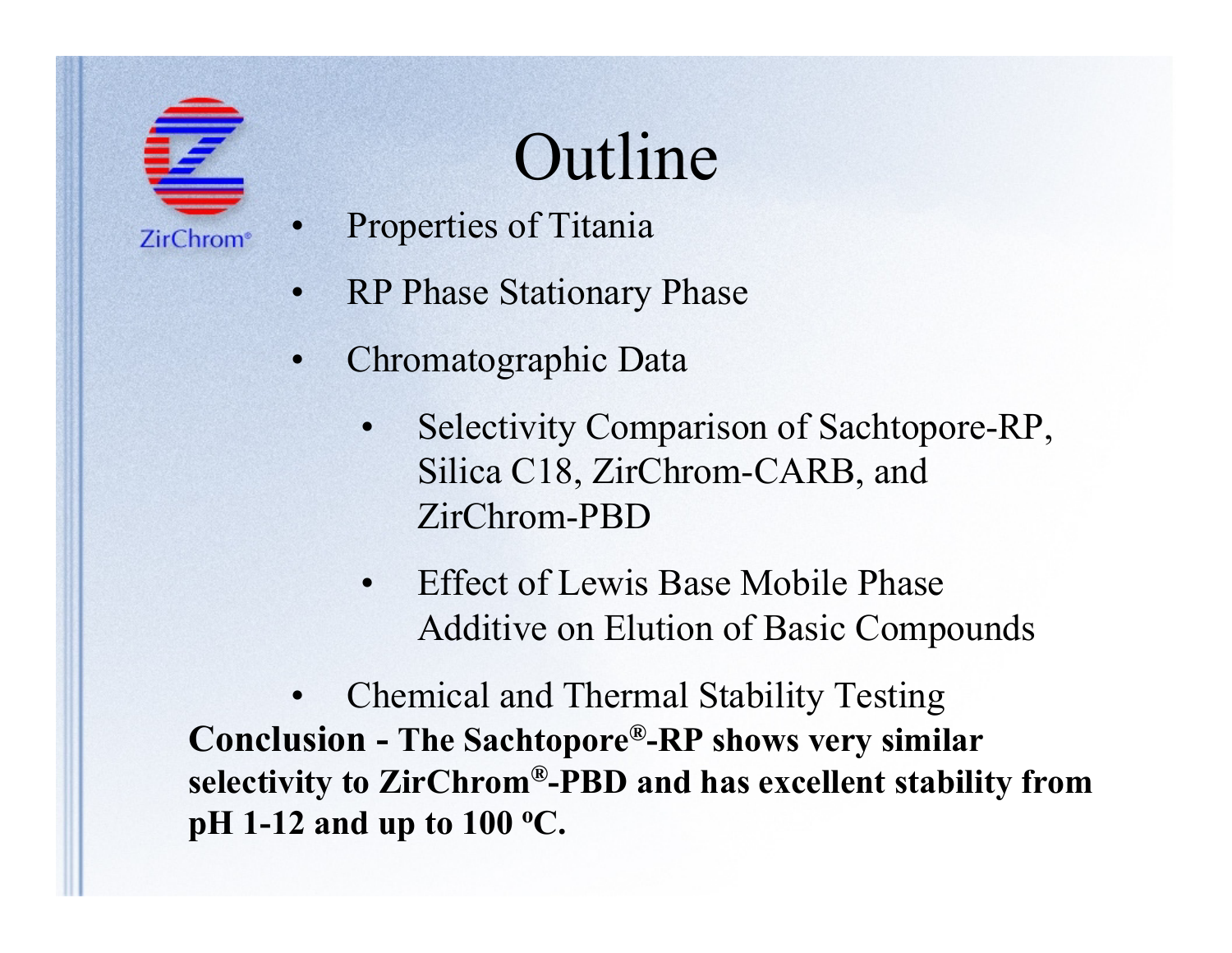

# Element Electronic Structures

- Silicon (element 14; 2.3 g/cc;  $Si<sup>4+</sup>$  ionic radius 0.400 Å)  $-$  Ne3s<sup>2</sup>3p<sup>2</sup>
- Titanium (element 22; 4.5 g/cc; Ti<sup>4+</sup> ionic radius  $0.605 \text{ Å}$ )  $- Ar3d<sup>2</sup>4s<sup>2</sup>$
- Zirconium (element 40; 6.5 g/cc;  $Zr^{4+}$  ionic radius 0.720 Å)  $- Kr4d^25s^2$

All have four valence electrons so some chemistry is similar, but presence of d orbitals and very electropositive nature allow Ti and Zr (metals) to form strong electron donor-acceptor complexes (coordination chemistry).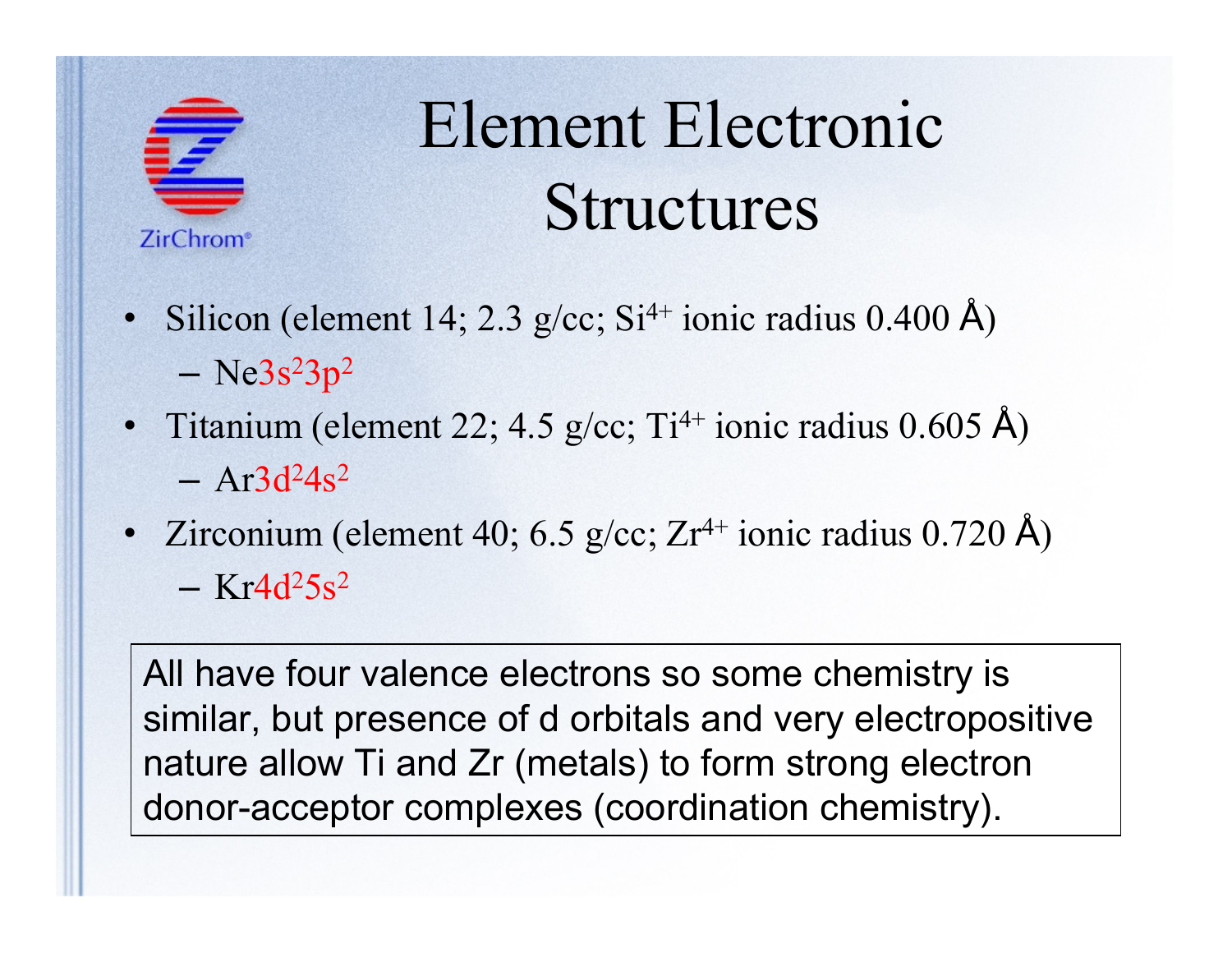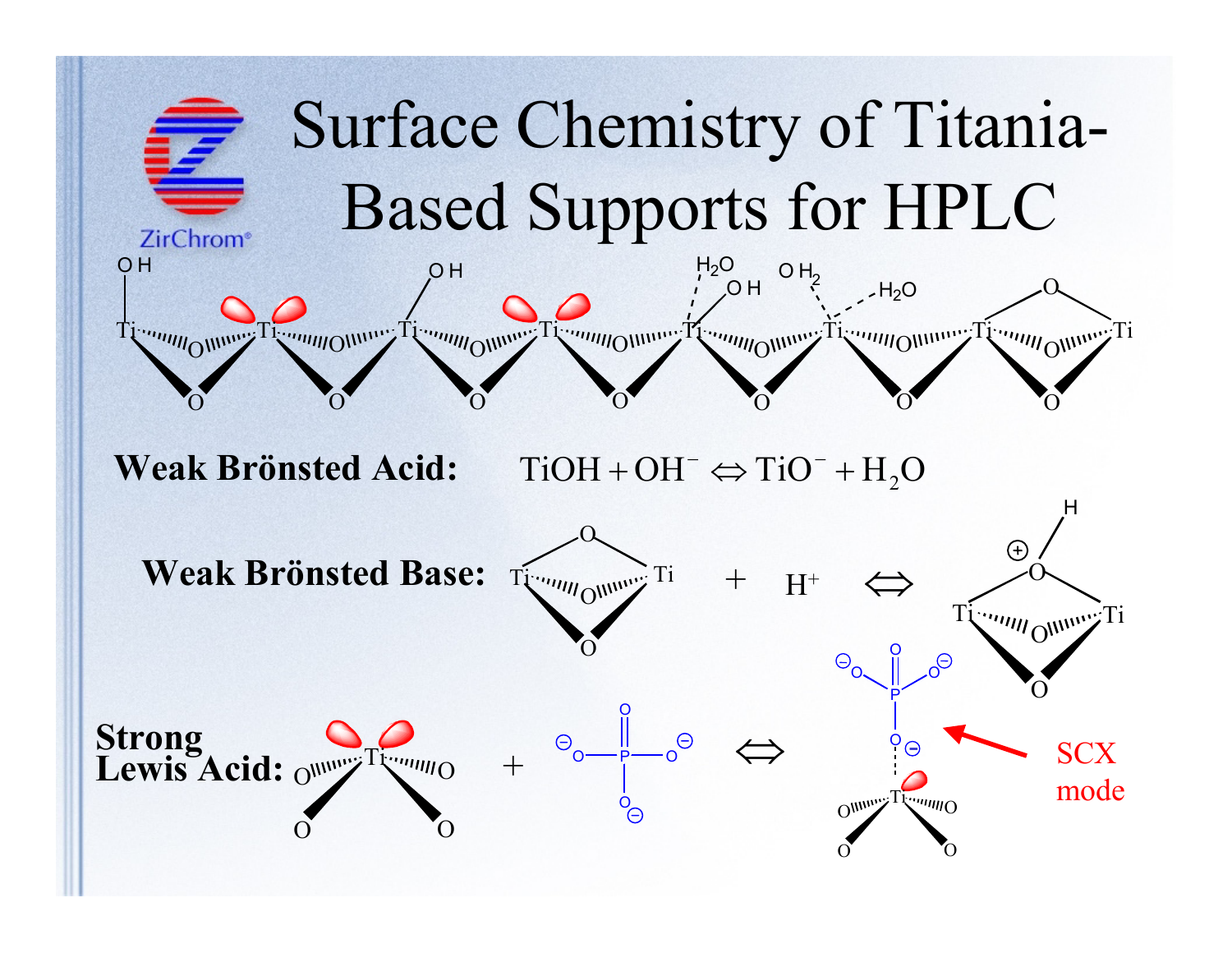

## Titania Crystal Forms

**ZirChrom®** 

Crystallographic data and pI values of sorbents

**Anatase (tetragonal),** 300 °C Rutile (tetragonal), 600 °C Brookite (orthorhombic), 850 °C.

|                                              | SiO <sub>2</sub> | TiO <sub>2</sub>           | $Al_2O_3$               | ZrO <sub>2</sub>  |
|----------------------------------------------|------------------|----------------------------|-------------------------|-------------------|
| (Ionisation potential (V)                    | 45.14 $(Si^{4+}$ | 43.27 $(Ti^{4+})$          | 28.45 $(AI^{3+})$       | 34.34 $(Zr^{4+})$ |
| Coordination number                          |                  |                            |                         |                   |
| Ion radius (A)                               | $0.41(Si^{4+})$  | $0.68$ (Ti <sup>4+</sup> ) | $0.5$ (Al <sup>3+</sup> | $0.8$ ( $Zr^4$ )  |
| Ionisation potential/coordination number (V) | 11.29            | 7.33                       | 4.74                    | 4.83              |
| pl of sorbent (pH)                           | 2.2              | 6.6                        | 8.1                     | 6                 |
| Porosities of test columns (%)               | 73               | 74                         | 79                      | 69                |



Anatase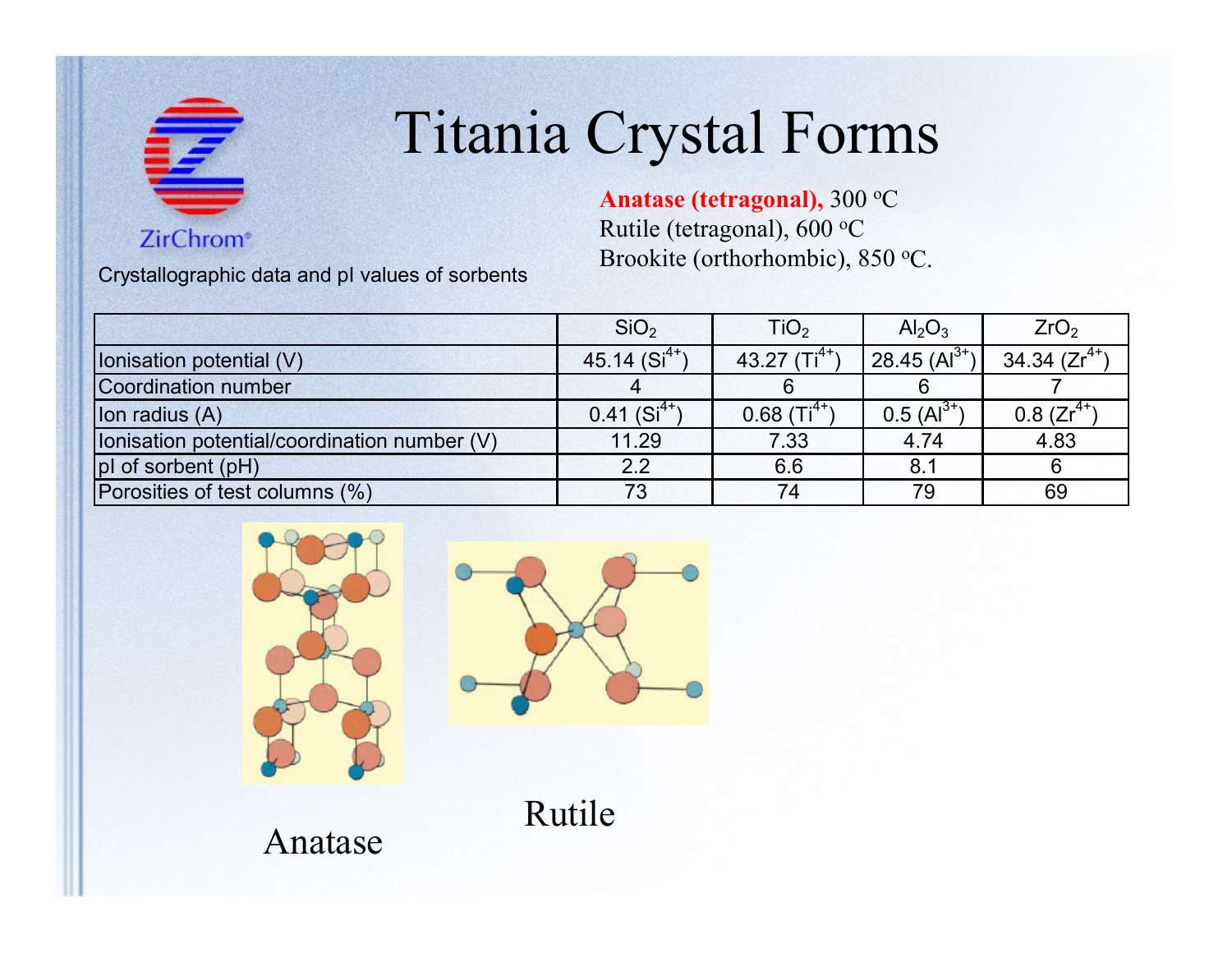

 $\left[\text{CH}_2\text{-CH}_2\right]_n$  Polyethylene

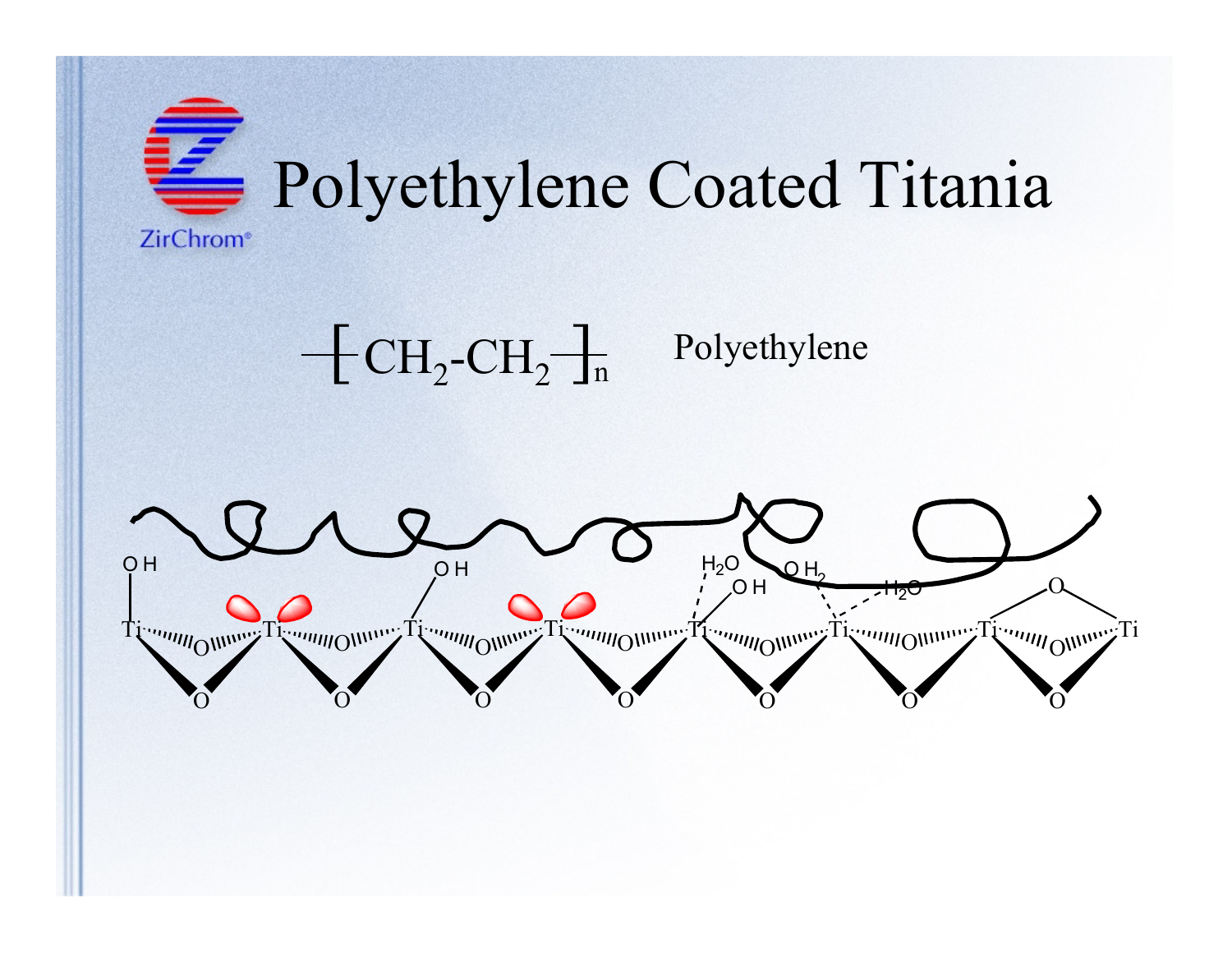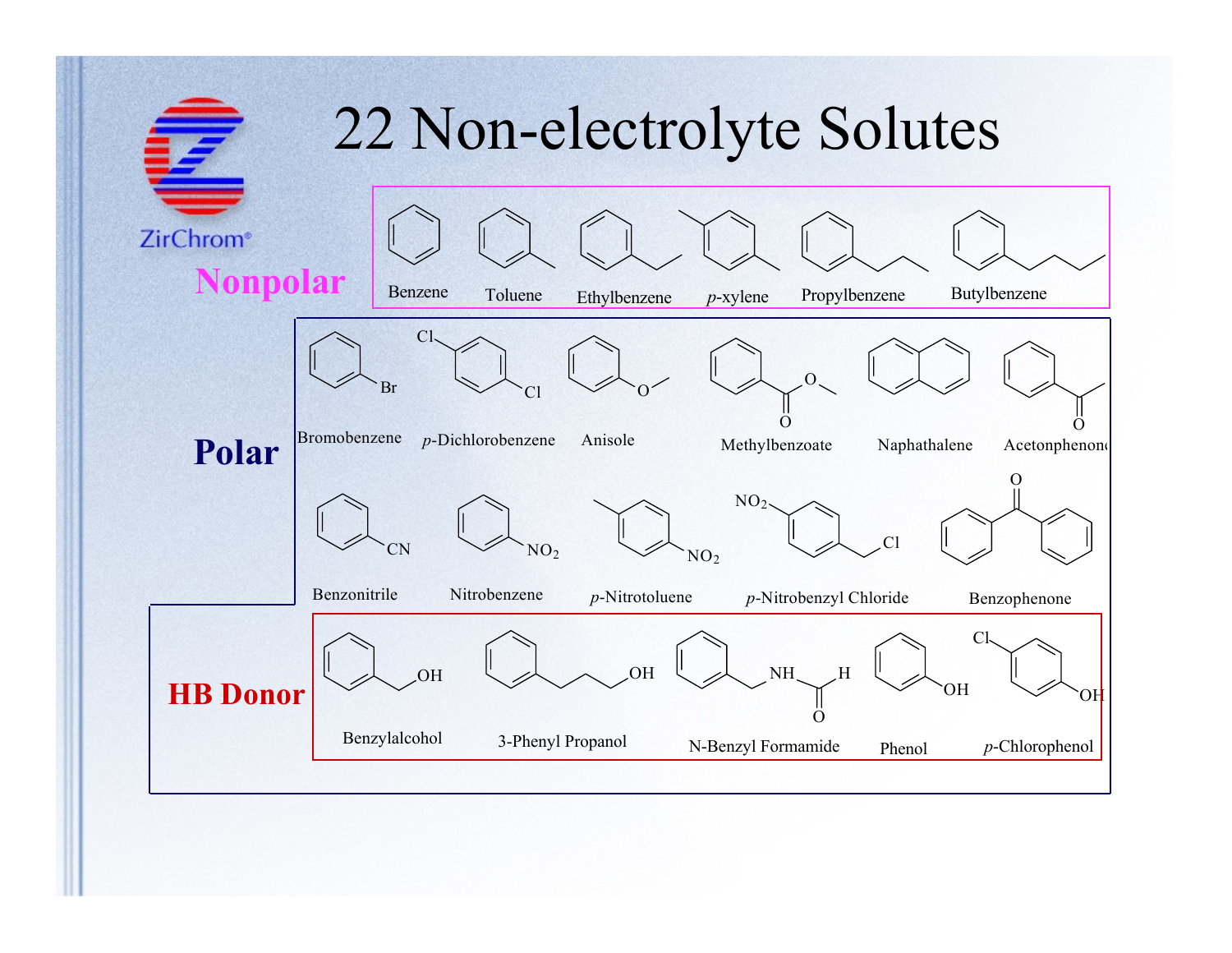

LC Conditions: Mobile phase, 40/60 ACN/Water; Flow rate, 1.0 ml/min.; Temperature, 30 °C; Injection volume, 5ul; Detection at 254nm.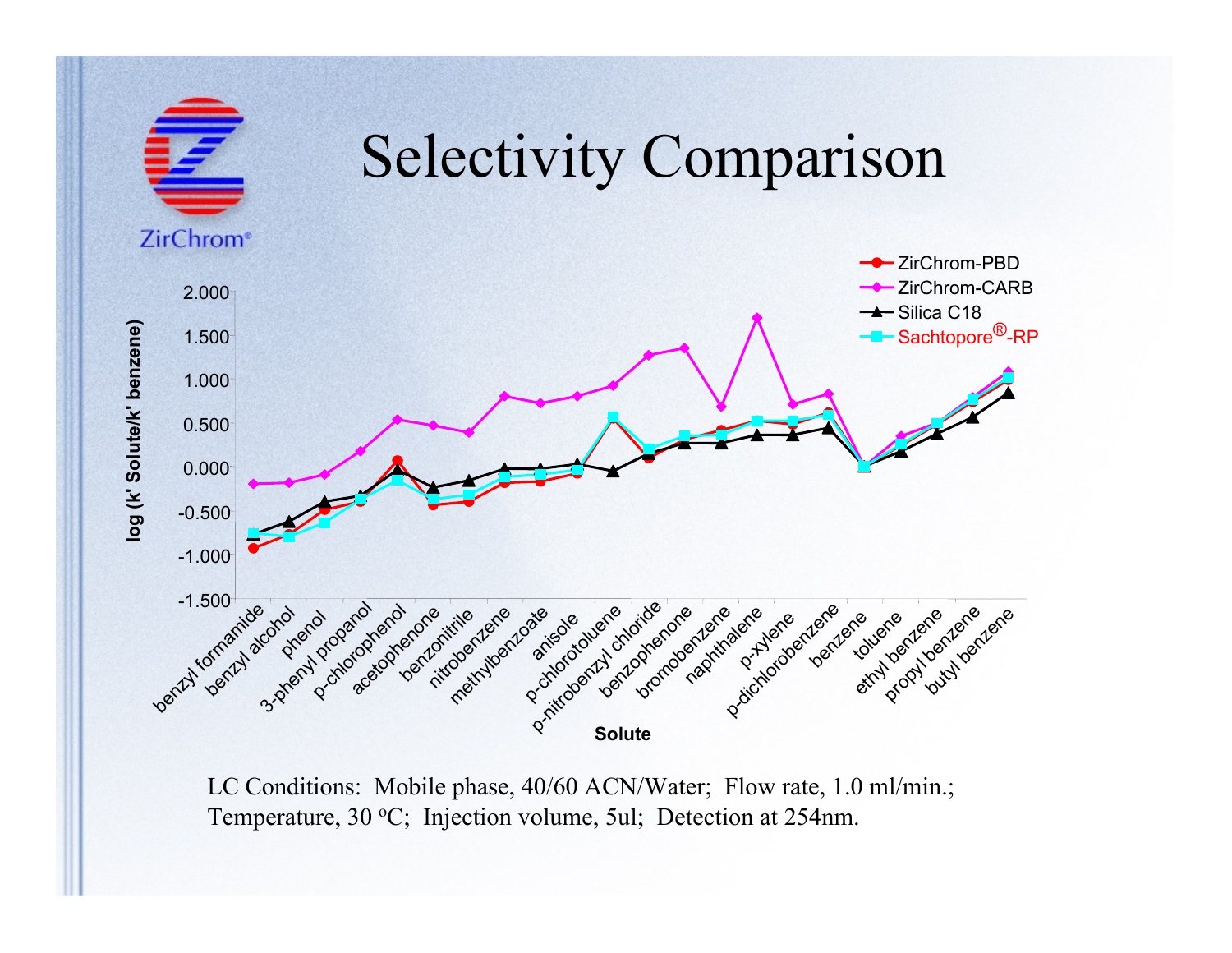

LC Conditions: Mobile phase, 40/60 ACN/Water; Flow rate, 1.0 ml/min.; Temperature, 30 oC; Injection volume, 5ul; Detection at 254nm. Reference: Melander, W.; Stoveken, J.; Horvath, C. *J. Chromatogr.* **1980**, *199*, 35-56.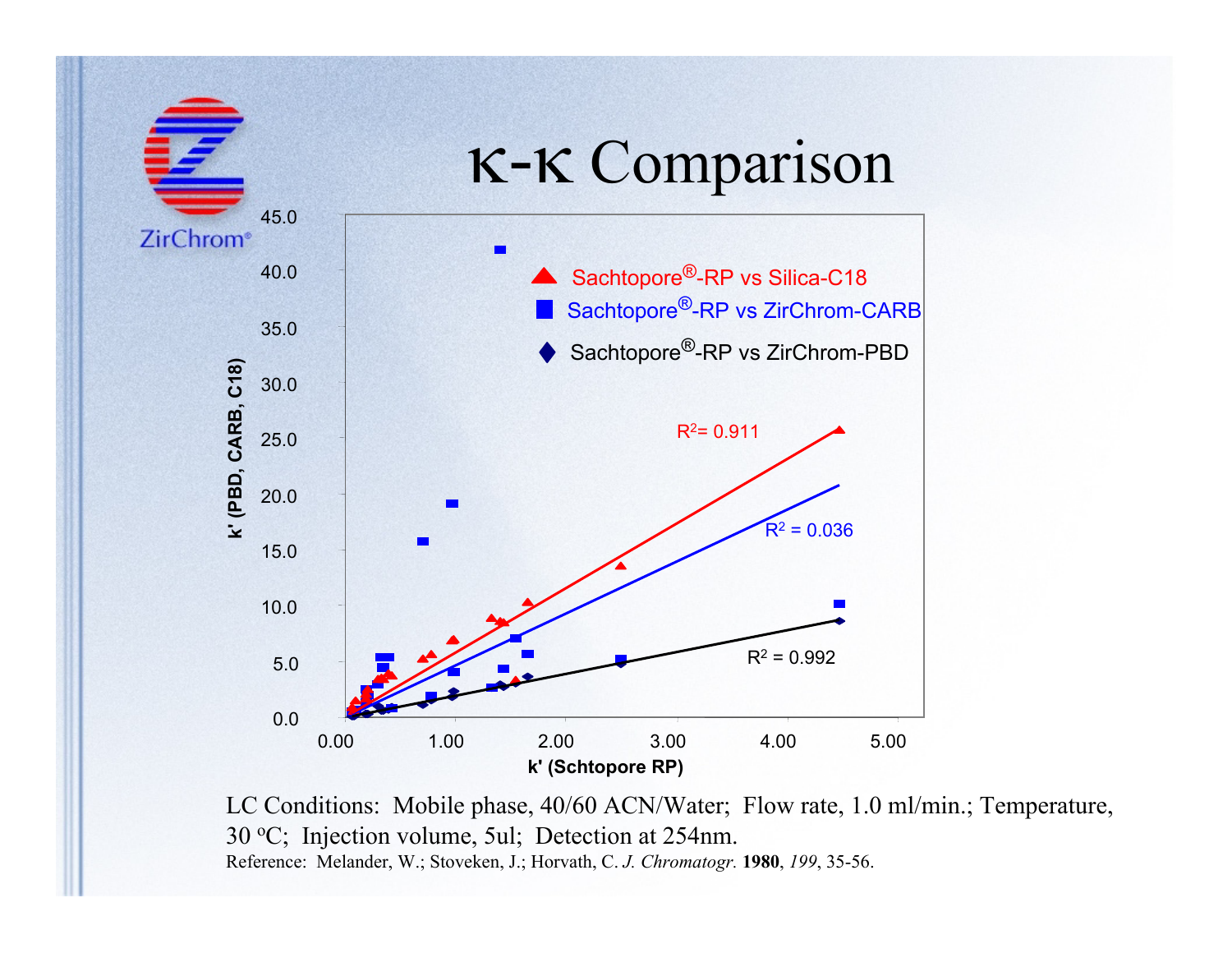

### Chemical Stability

**ZirChrom®** 

#### **pH 1.0**

**pH 12.0**



**Exposure and Evaluation Conditions**: Mobile phase, 15/85 ACN/0.1M Nitric acid, pH 1.0, or 0.01M Tetramethylammoniumhydroxide, pH 12.0; Flow rate, 1.0 ml/min.; Temperature, 30  $\rm{^{\circ}C;}$ Injection volume, 5 µl; Detection at 254 nm; Column, 50 mm x 4.6 mm i.d. Sachtopore<sup>®</sup>-RP.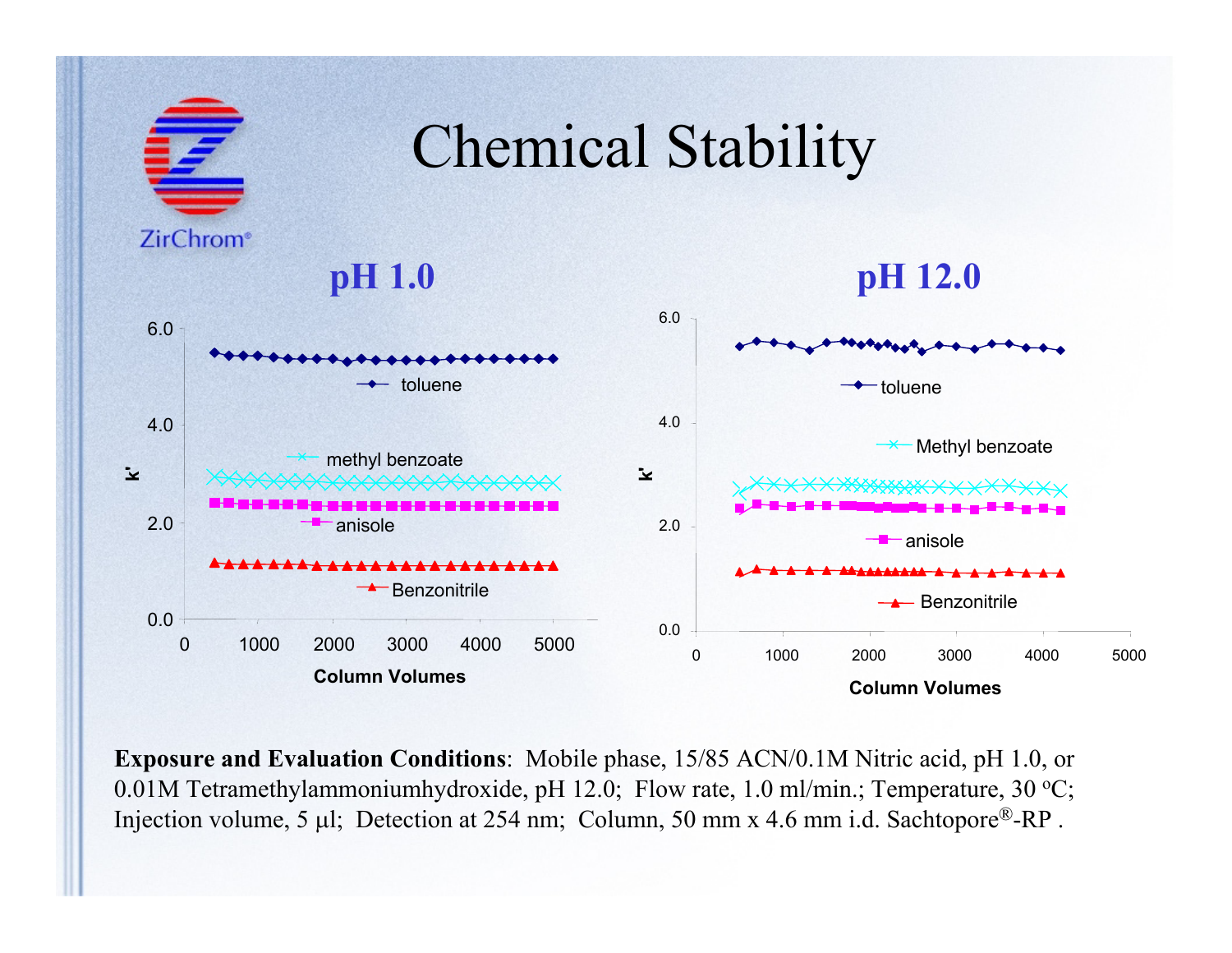

#### Temperature Stability at 100 °  $\boldsymbol{C}$



**Column Volumes**

**Exposure and Evaluation Conditions**: Mobile phase, 15/85 ACN/water; Flow rate, 1.0 ml/min.; Temperature, 100 °C with Metalox heater; Injection volume, 5 ml; Detection at 254 nm; Column, 50 mm x 4.6 mm i.d., Sachtopore ®-RP .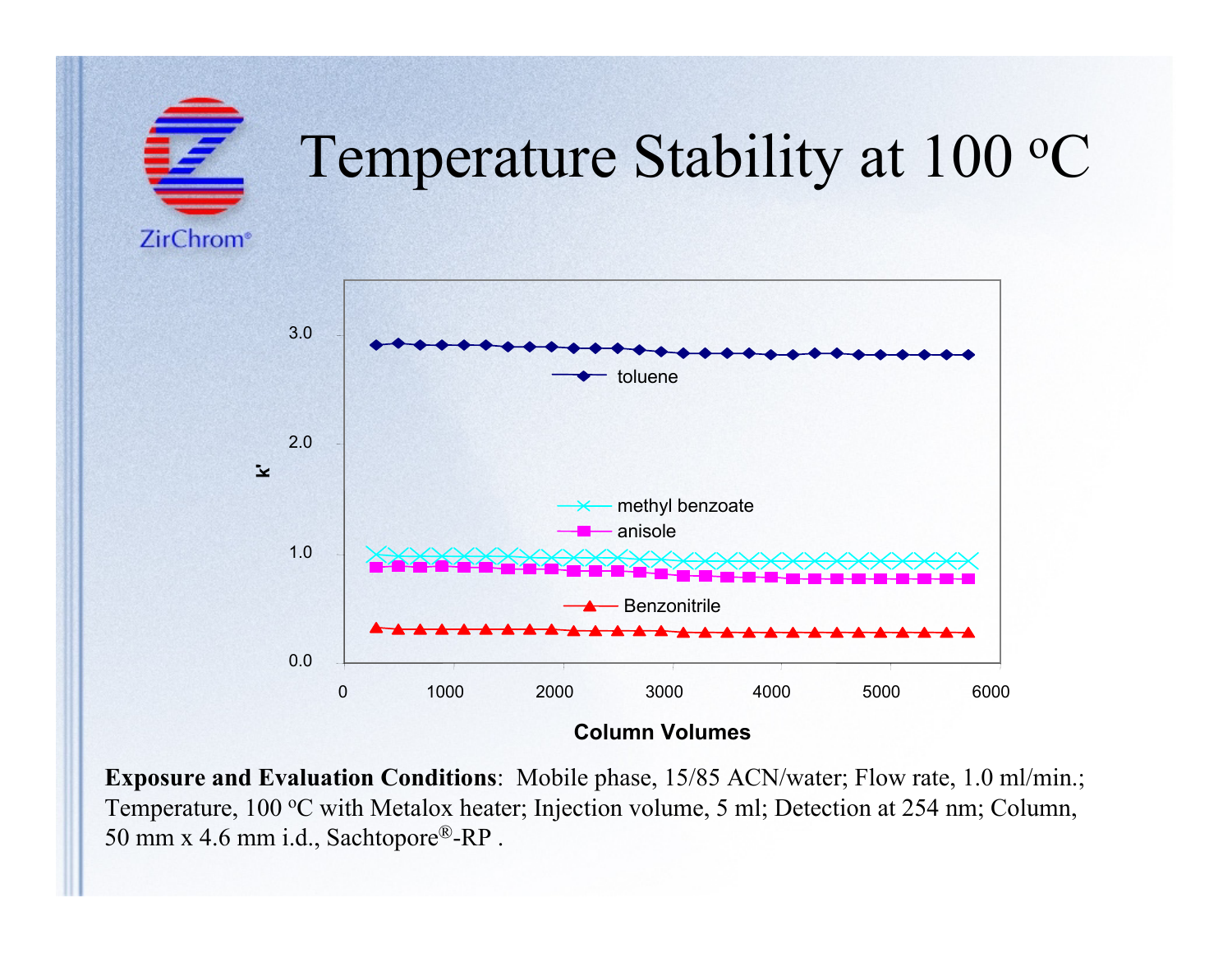

Chromatographic Conditions: Column 50X4.6 mm Sachtopore ®-RP, Mobile phase: 30/70 ACN/20 mM buffer (pH=7). (A) ammonium acetate, (B) ammonium fluoride, (C) ammonium phosphate. flow rate: 1ml/min, temperature: 40 °C. Wavelength: 254 nm. Solutes: (1) lidocaine, (2) quinidine, (3) tryptamine, (4) amitriptyline, and (5) nortriptyline.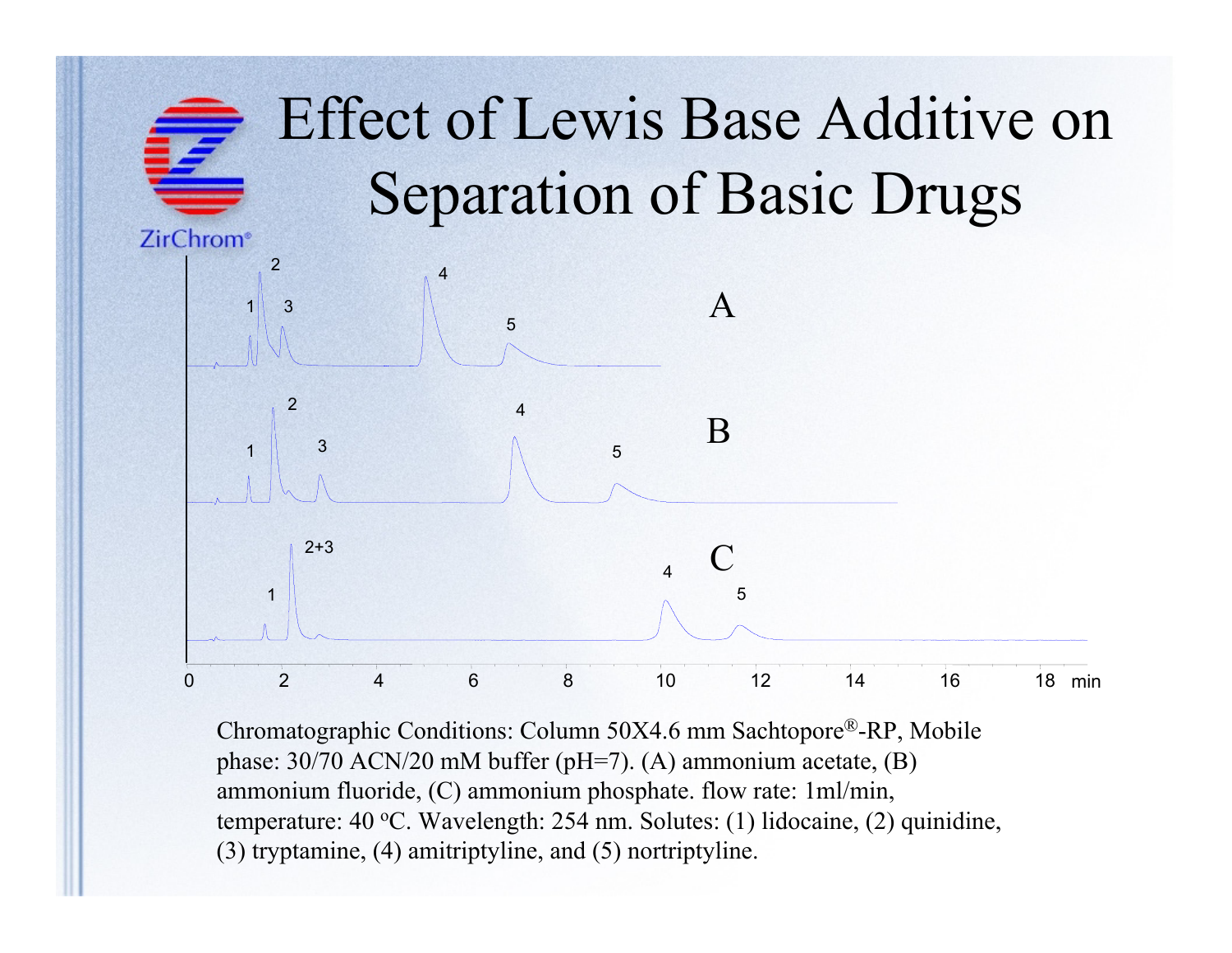

## Effect of Ionic Strength on Separation of Basic Drugs



Chromatographic Conditions: Column 50X4.6 mm Sachtopore ®-RP , Mobile phase: 30/70 ACN/phosphate buffer (pH=7). (A) 10 mM, (B) 15 mM, (C) 15 mM. flow rate: 1ml/min, temperature: 40 °C. Wavelength: 254 nm. Solutes: (1) lidocaine, (2) quinidine, (3) tryptamine, (4) amitriptyline, and (5) nortriptyline.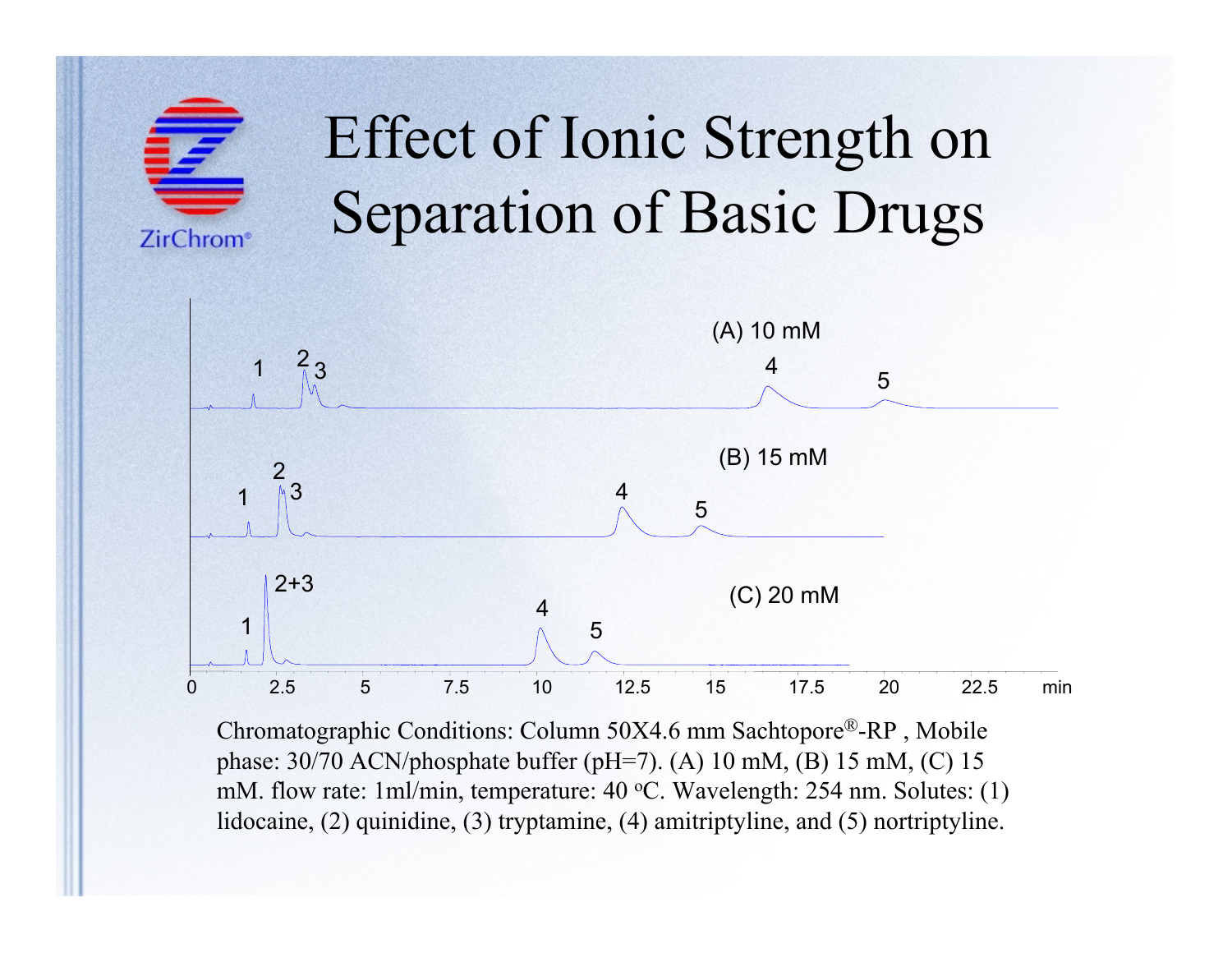

# Antihistimines Separation at pH 10



**LC Cconditions**: Mobile phase,  $74\%$  (50 mM  $H_3PO_4 + 5$  mM  $KH_2PO_4$ ),  $26\%$  ACN, pH 10; Flow rate, 1.0 ml/min.; Temperature, Ambient; Injection volume, 20 µl; Detection at 220 nm; Column, Sachtopore ®-RP (300 Å, 3 µm, 150x4 mm).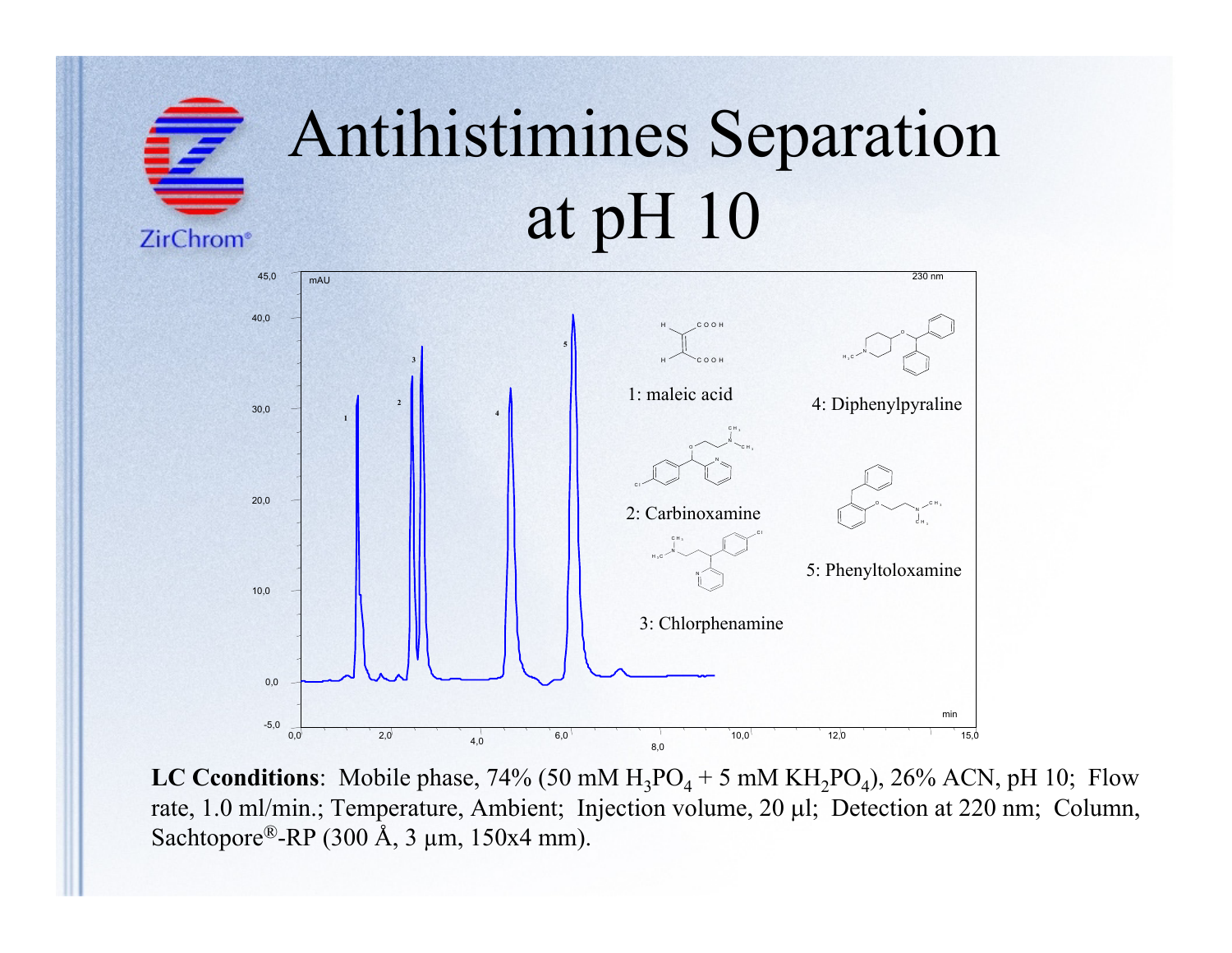### Separation of Basic Cardiac Drugs at pH 10 **ZirChrom®**



**LC Cconditions**: Mobile phase, 70% (10 mM Borax + 10 mM Soda), 30% ACN, pH 10; Flow rate, 1.0 ml/min.; Temperature, Ambient; Injection volume, 20 µl; Detection at 230 nm; Column, Sachtopore ®-RP (300 Å, 3 µm, 150x4 mm).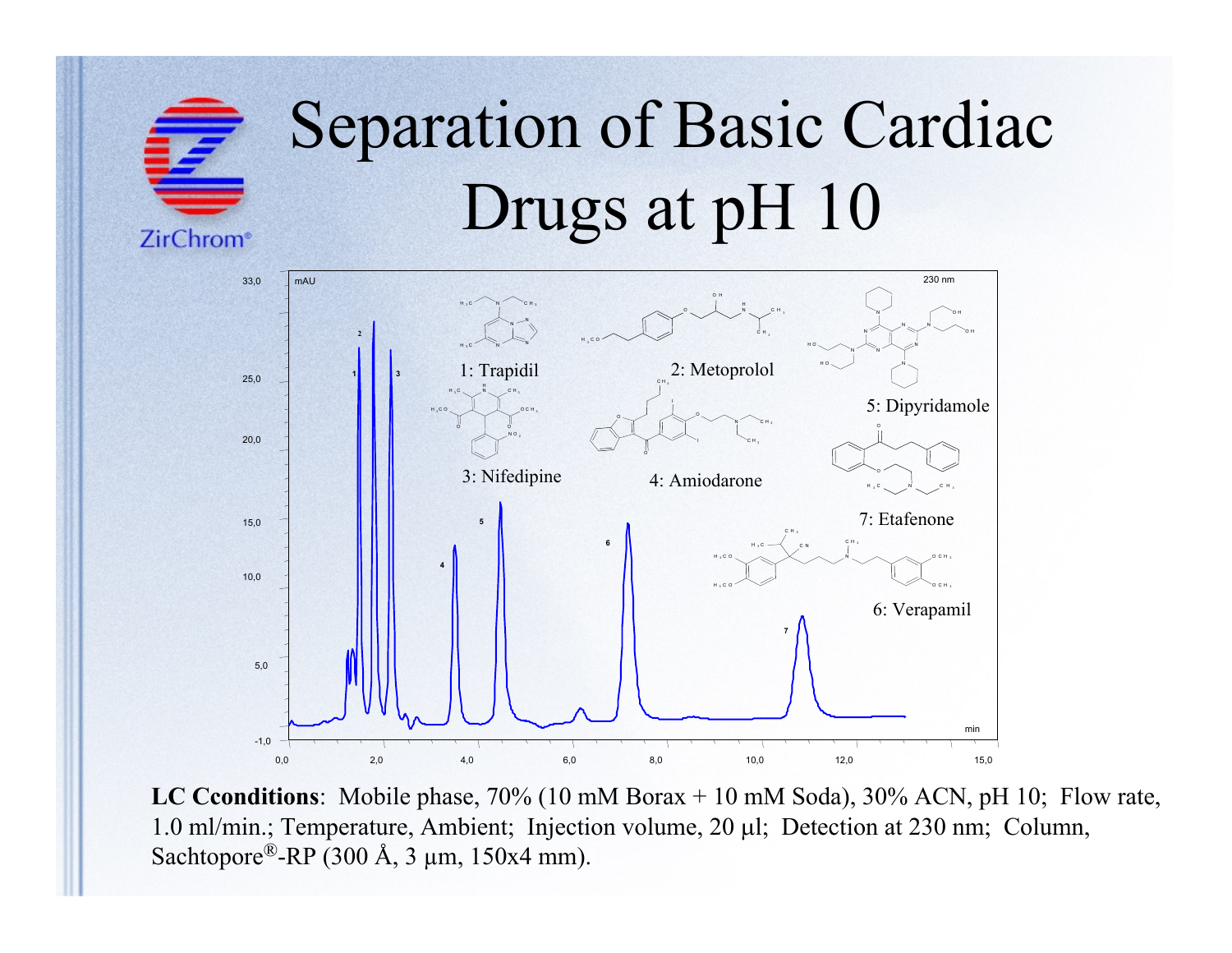

**LC Cconditions**: Mobile phase,  $(+10 \text{ mM } Na<sub>2</sub>B<sub>4</sub>O<sub>7</sub> + 1 \text{ mM } H<sub>3</sub>BO<sub>3</sub>), pH 8.8; Flow rate, 1.0$ ml/min.; Temperature, Ambient; Injection volume, 20 µl; Detection at 254 nm; Column, Sachtopore ®-RP (300 Å, 3 µm, 150 x 4 mm).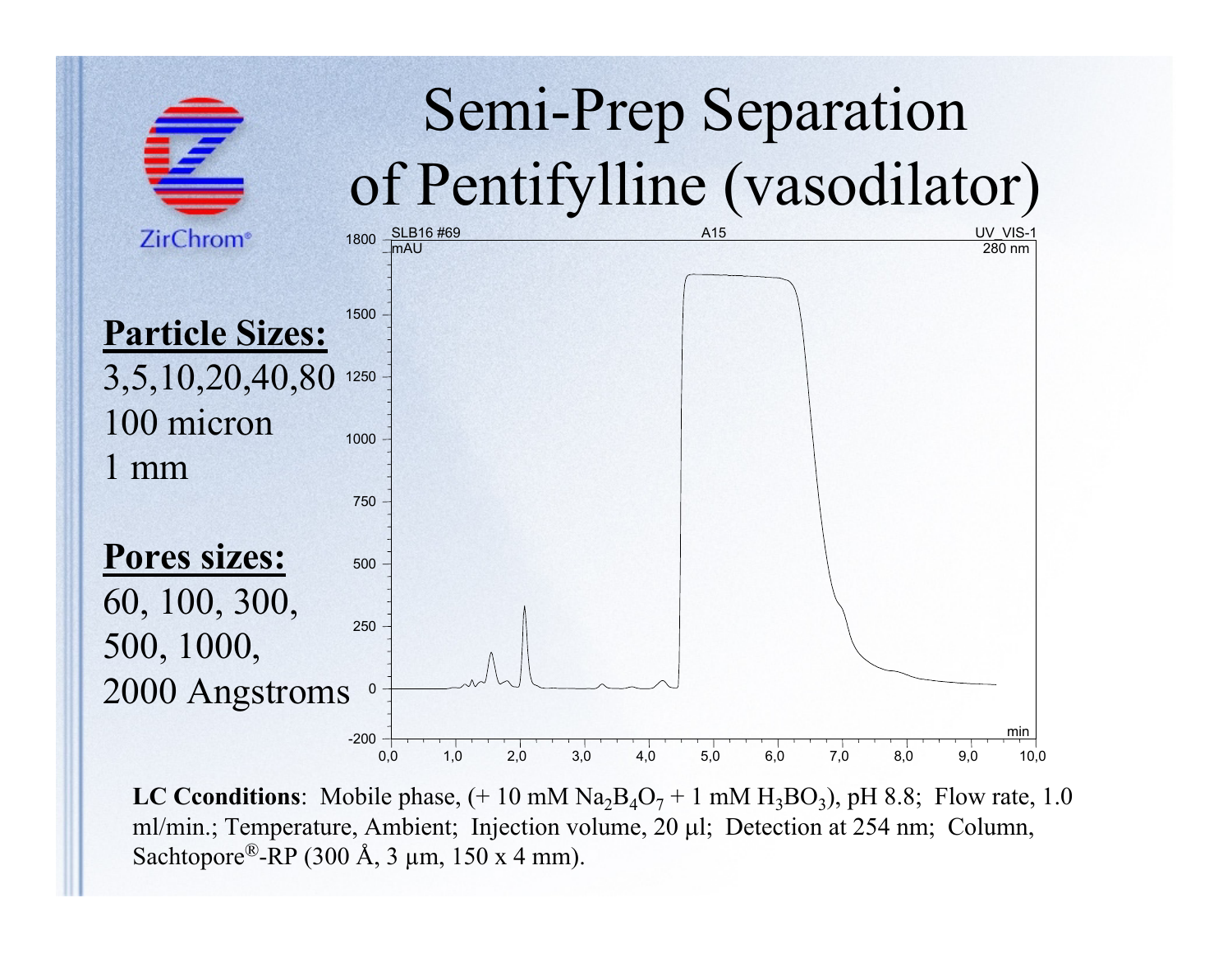

# Conclusions

- The Sachtopore ®-RP shows *similar selectivity* to ZirChrom ®-PBD (ODS-like for neutrals).
- The Sachtopore ®-RP has *excellent stability* from pH 1-12 and up to 100 °C.
- The type of Lewis base buffer has a profound effect on *selectivity* for Sachtopore ®-RP.
- Basic (amine) analytes generally undergo *RP/CEX mixed-mode retention mechanism* on Sachtopore ®-RP.